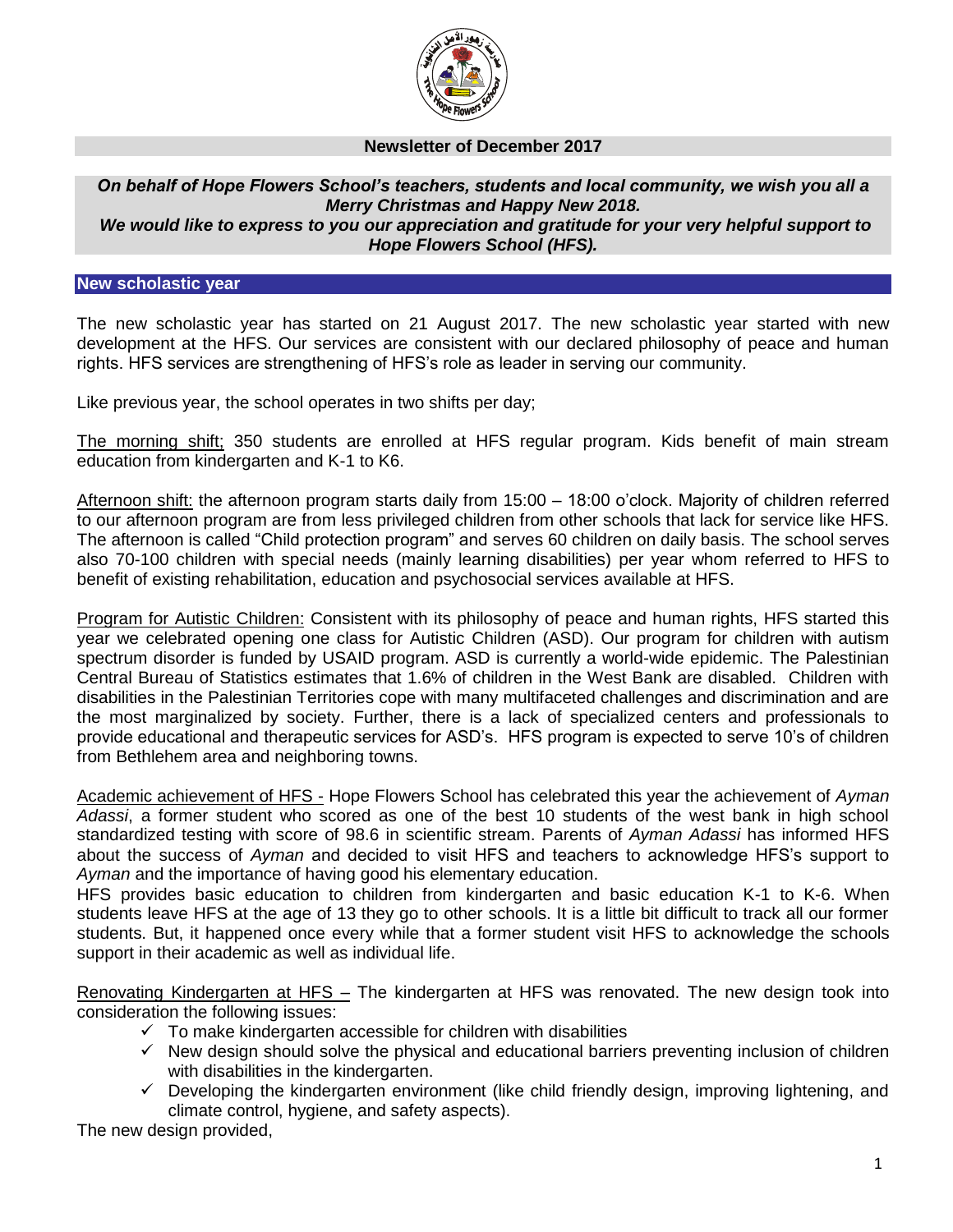- 1) Two classroom/ educational areas for children
- 2) One room used for sensory box
- 3) Four toilets for able body children (two for female and two for female)
- 4) One toilet and shower for children with special needs
- 5) One kitchenette and dining area.

Below are some pictures of new kindergarten:



rnal Ramp with hand rails (left d side).

uding marble stone on walls, and iting corridor and classes.



Sensory box, a room to stimulates sensory of children with special needs



Improving ventilation and lightening in the kindergarten through enlarging windows and opening new windows.





Air-conditioning and heating have been installed



Kitchen & Dinning area Toilette for children with special needs and shower is created.

**N.B.** Arms for toilet have been ordered from Israel and will be installed soon.





New toilets for able body children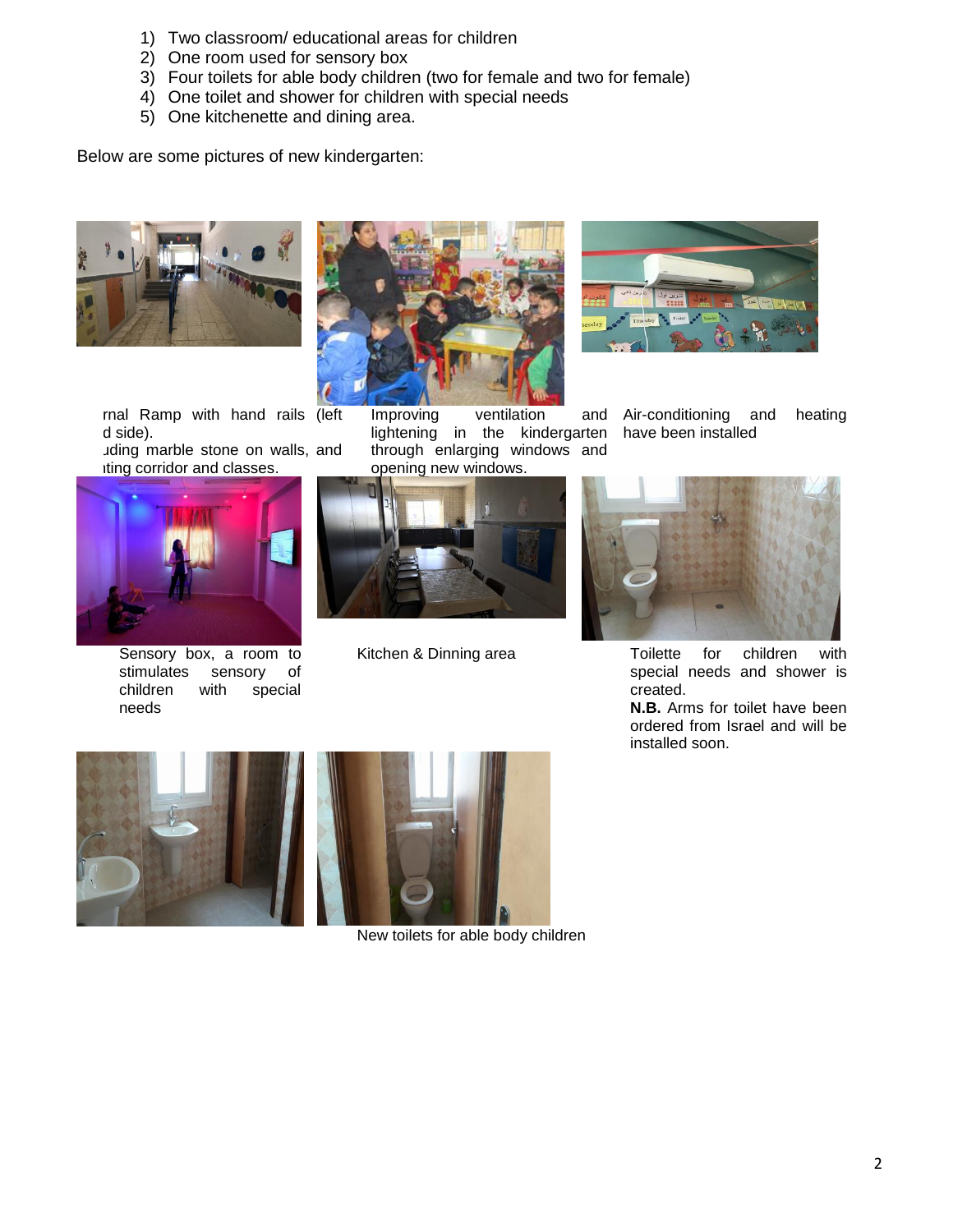

## **HFS is affected badly by the situation in Palestinian territories….**

*The United Nations Committee for Trade and Development (UNCTAD) reported the acceleration of 'dedevelopment' of the Palestinian Territories in 2015 /2016.* As previous UN reports, the 2015/2016 report **underlined the** deterioration of the Palestinian economy, largely rooted in the occupied territories status, has resulted in weak growth, a precarious fiscal position, forced dependence on the Israeli economy, mass unemployment, wider and deeper poverty and greater food insecurity. Palestinian women continued to bear the brunt of occupation, condemning them to one of the lowest labour participation rates and the highest unemployment rate in the world. Economic growth in OPT, measured by gross domestic product (GDP), declined from an annual average of 11 % in 2010 and 2011 to a mere 1.5 % in 2013, much below the rate of population growth, resulting in lower income per capita. Further, unemployment remained extremely high, 27 % in the West Bank, and only one in four households was classified as "food secure" or having reliable access to food while one in three households was classified as food secure in 2011.

HFS is located in area C and project emphasizes area C which encompasses 62 per cent of the West Bank. The report notes that the Israeli policies in Area C and the ongoing construction and expansion of Israeli settlements have altered the West Bank's landscape into an archipelago of disconnected islands.